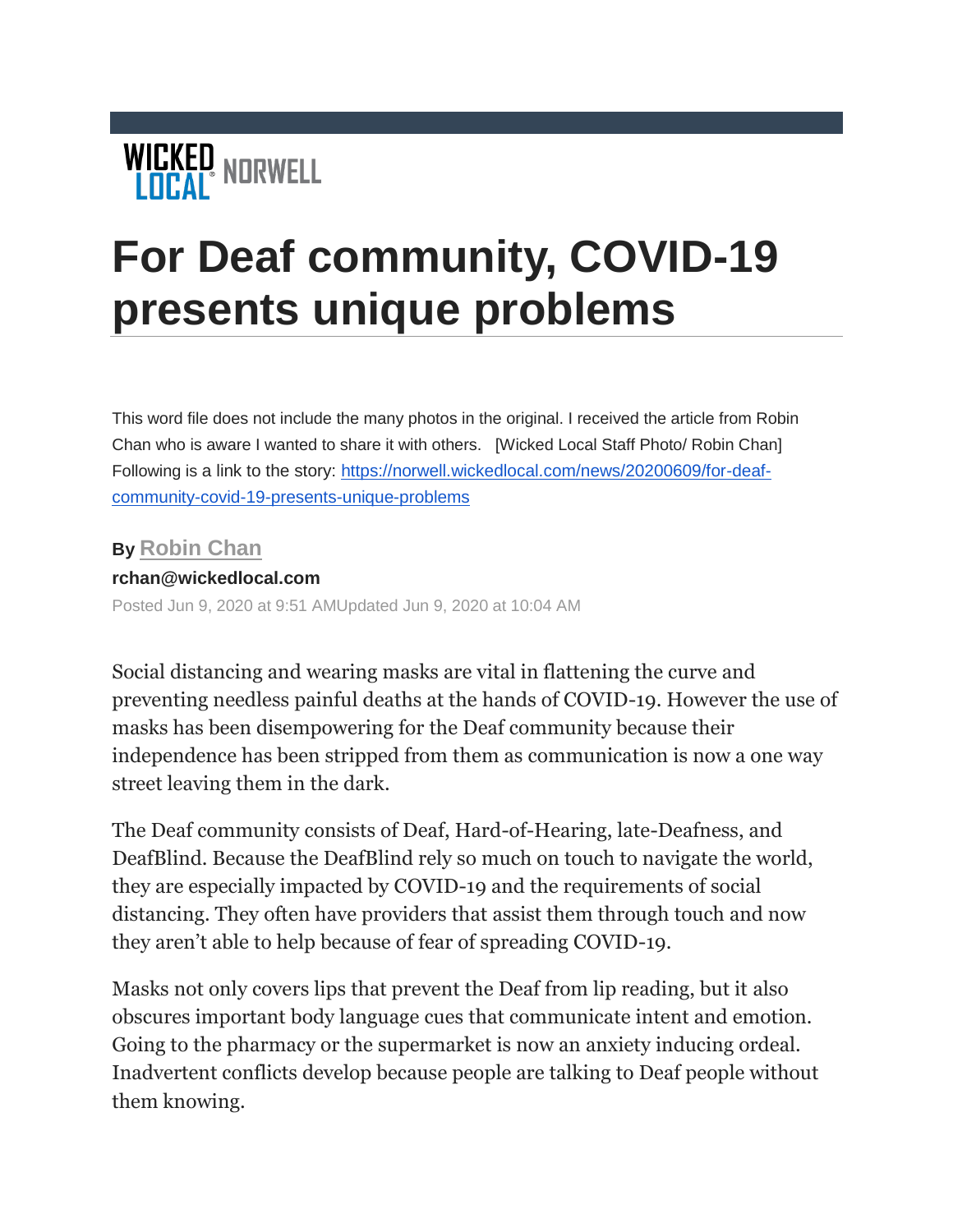Robbie Martin, Director of the American Sign Language program at Deaf Inc., conducts classes in the South Shore, South Coast, and Boston. He will be teaching ASL classes remotely over the summer. Robbie is Deaf himself and he experienced an argument at the supermarket because of masks.

"I went food shopping and someone was talking to me and I honestly had no idea because I can't hear and couldn't see their lips moving. So they got my attention, and I was like, 'Oh, you're talking to me.' And they started to give me attitude. They rolled their eyes at me."

This also happened to Karen Cobb of Quincy who has late-Deafness as a result of a genetic condition. She is a stay at home mom of a 15 year old who is Deaf and autistic. She was shopping at a grocery store and another customer touched her to grab her attention which startled her but also frightened her because of the potential exposure to disease.

On another errand, her talk to text app failed to pick up the conversation of a postal worker while trying to mail a package to her older sister. The mask, shield, and distance proved too much for the app. Hearing aides require mental energy to filter white noise from important noise. They can also be headache inducing for her.

Despite their best intentions, she gets upset if people lower their masks to talk because she feels she is putting them at risk.

"It's a very fine line that Deaf people need to walk during the pandemic. Because we need clear communication in order to continue on with our daily lives but in the back of our heads, or at least in my head, we have to be careful not to put anyone at risk."

She has been fighting to get the proper access to public meetings like major public health announcements, city council meetings, and school meetings for the Deaf and Hard-of-Hearing before and during the pandemic. Some of the most vulnerable to COVID-19 are Hard-of-Hearing. Having an interpreter at the Governor's and Boston Mayor's press conference has been great, but it's not as prevalent on the local level or even at White House press briefings. As town officials are adjusting town meeting for COVID-19, they need to consider how the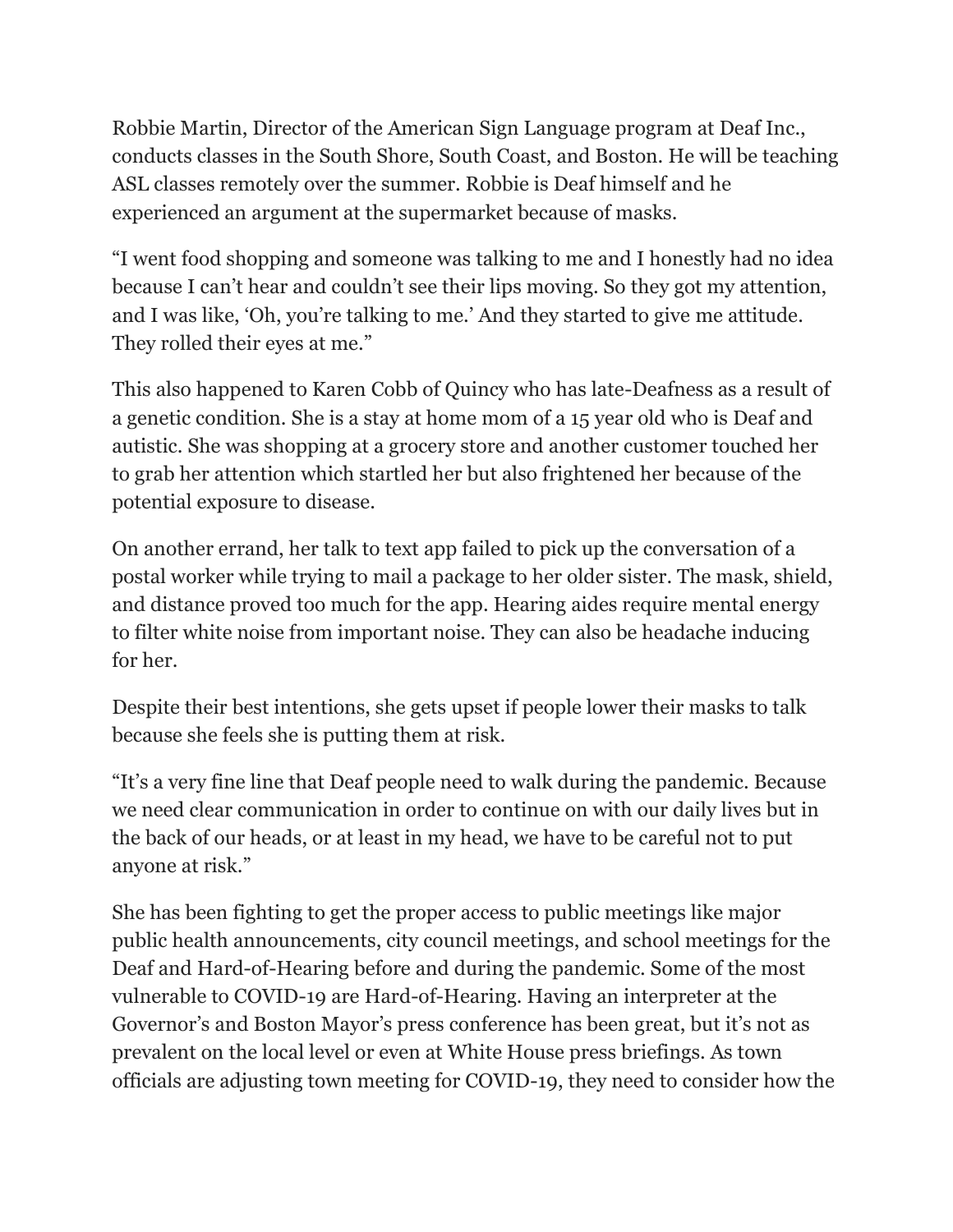disabled members of their community will be able to participate or risk violating ADA laws.

While Zoom has been helpful during the pandemic, it is a challenge for the Deaf when the video freezes because of poor connection or if there are a hundred people in a meeting and there is no way to lip read the tiny screens. Simple measures like captioning meetings and leaving an email contact in addition to a phone number on websites would be a good start.

Karen recently had a frustrating experience with the school district her daughter is in which didn't caption their Zoom meeting with the school superintendent and only offered a transcription after the meeting ended. That wasn't enough because she wouldn't be able to advocate for her child during the meeting like other parents can.

"I want to participate during the meeting as a Deaf and Hard-of-Hearing parent for my child. You're still committing exclusion. You are a public school. This is a public meeting. It's not okay to exclude anybody."

The experience of the pandemic depends greatly on socio-economic status and that certainly applies to the Deaf. Some people have secure jobs that allow them the freedom to work from home. They have the ability to buy necessities online, stay connected with friends and loved ones on Zoom, and to binge on Netflix and other streaming services. Others may not have smartphones or may have lost jobs and are now facing the reality of rent and bills due at the end of the month with little savings and no opportunities in sight. Because most Deaf people lacked access to educational opportunity, they often find themselves in the more vulnerable position on the socio-economic ladder.

In a short amount of time, Catarina Lima, a regional director in the South Shore, South Coast, and Cape and Islands for Deaf Inc., and her staff have adapted their services to help the Deaf during the pandemic. It's a laborious process of providing step by step instructions to use Zoom just to figure out their clients' needs, but they are making the effort to help their consumers and determine what their needs are. She stresses that interpreters are available through the Massachusetts Commission for the Deaf and Hard of Hearing for doctor's appointments or other needs.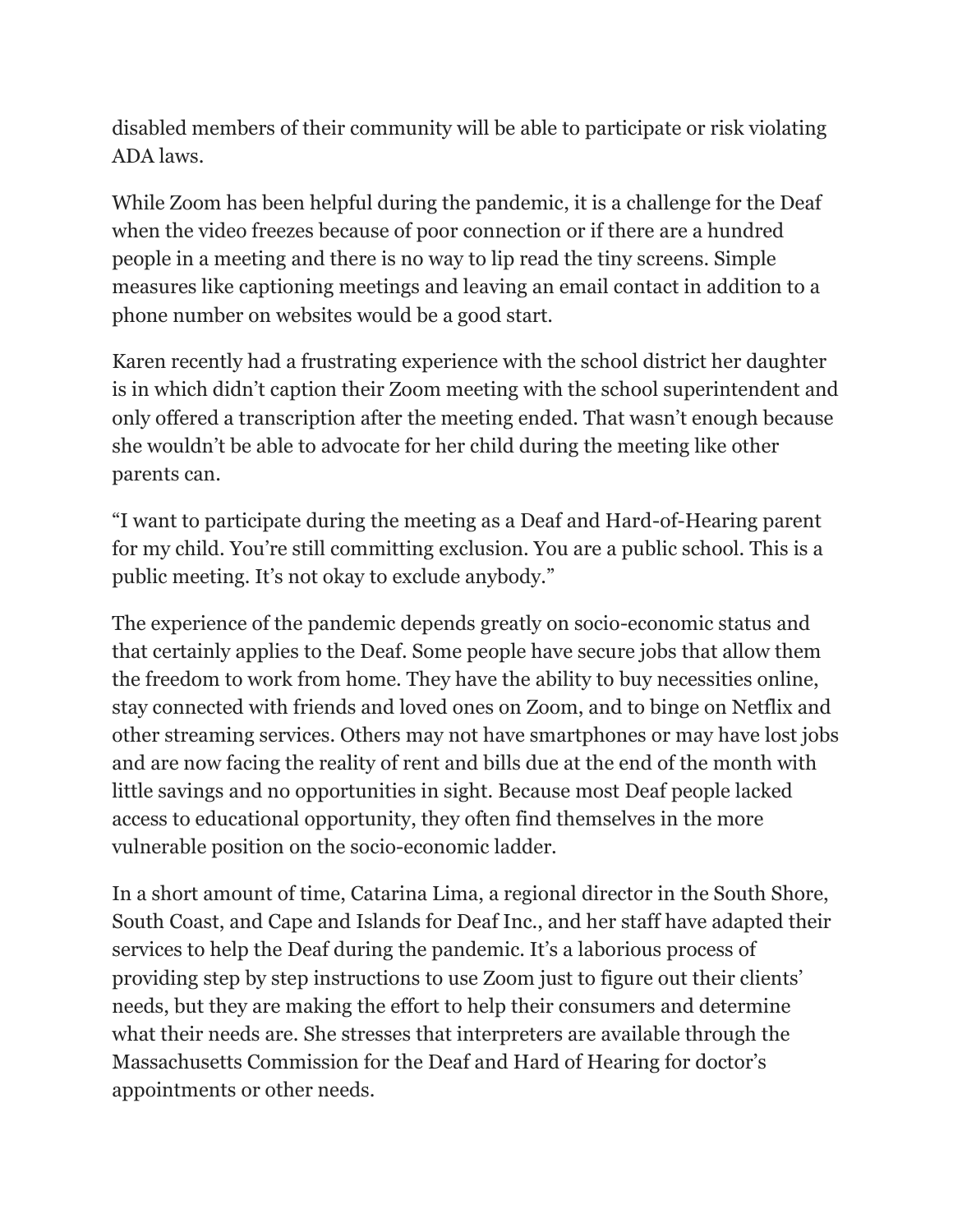Devon Hosteltler, an independent living specialist at Deaf Inc., works with Deaf people who are trying to live on their own. COVID-19 presents new challenges to their independence.

"Some may not have the accessible technology. They are used to going out in person to get the services they need... But now, they may need a video phone or a caption phone, they need a computer, they need internet, it all depends on what they have."

Deaf Inc. provides four core services: advocacy, skills training, information and referral, and peer counseling. They help with technology and skills training like personal finances and budgeting.

Some Deaf and Hard-of-Hearing who were independent before the pandemic, now feel helpless at times. For Catarina Lima, who identifies as Hard-of-Hearing, this has been her experience.

"I like to be very independent. I don't like to accept help. I want to feel I can do whatever I need to do...there's too many barriers now so I may ask for help a little more, and that does not feel great... because I like to be independent."

Right now, paramedics wear PPE when responding to emergencies to prevent the spread of COVID-19. However, their masks obscure their lips. Norwell fire chief, Andrew Reardon acknowledges that problem for the Deaf.

"It's very difficult to interview someone who has the challenge of hearing your question. More importantly, the response from that individual if you're not trained to understand the nuances of sign language, and the emotion or the concepts that are contained in the communication, it becomes even more difficult to provide adequate services."

Residents can help their local paramedics by including important health information through the reverse 911 system so they can be prepared in an emergency situation.

Chief Reardon said technology will play a role in the future. However, he recognizes that more can be done for the Deaf.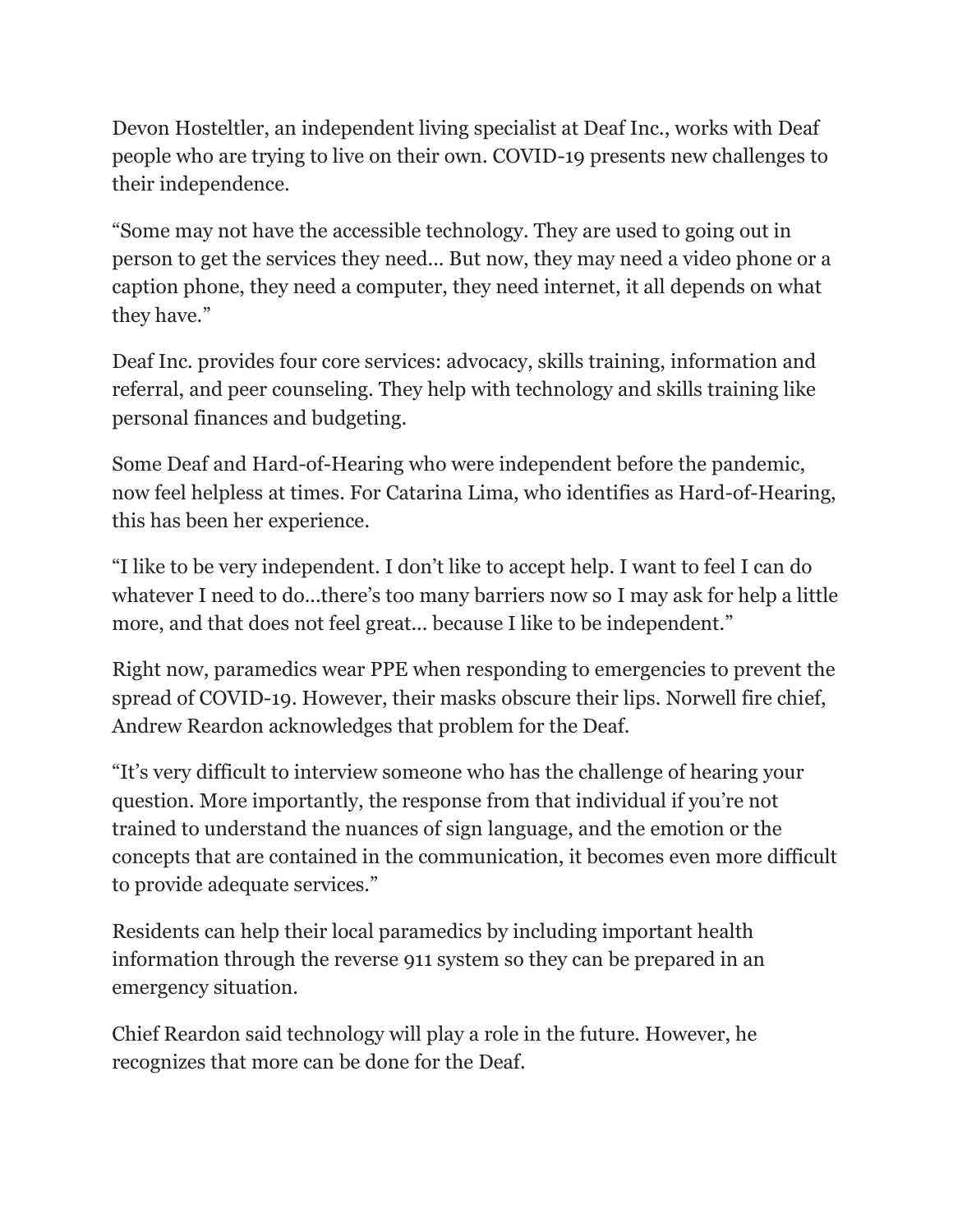"I can't imagine. It must be scary. It's one of those challenges that I think we should address but unfortunately, it's not something we have addressed."

Sen. Patrick O'Connor is on the Committee on Children, Families and Persons with Disabilities, and he is keeping in mind the needs of all people with disabilities while the state reopens. He also understands how isolating it must feel for the Deaf.

"We want, as possible as we can, to get life back to normal for everybody, but in particular to make that ... people with disabilities are at the forefront of everything we do and think about and we're going to make sure that all the protections that you've had in place are still there as we navigate this pandemic."

If there are issues that the Deaf face during the reopening, he urges that they contact both the commissioner for the Deaf and Hard-of-Hearing and to reach out to their local state politician to inform them of their difficulties so they can tweak the guidance for reopening.

"I do think government will play a role. I think the community will play a huge role and I think that businesses and individuals in their own right, as the governor always said, we all have our role to play here" and I think one of those roles to be more accommodating and to know that individuals may have certain circumstances that limit their ability to communicate."

He said he hopes we as a people can be more patient during this pandemic.

"We do need to be more cognizant as a society that there are people out there that have disabilities and with the mask, no pun intended, we're literally masking some of the typical abilities that we would have to know that person has a disability and to be more accommodating [to them]."

Karen Cobb understands we are all experiencing the pandemic together.

"It is frustrating. I'm trying to be with an attitude that we are all in this together. My getting upset and angry about it isn't going to make them feel any better and it's not going to make the situation better."

She hopes the public understands the Deaf are also out in the community.